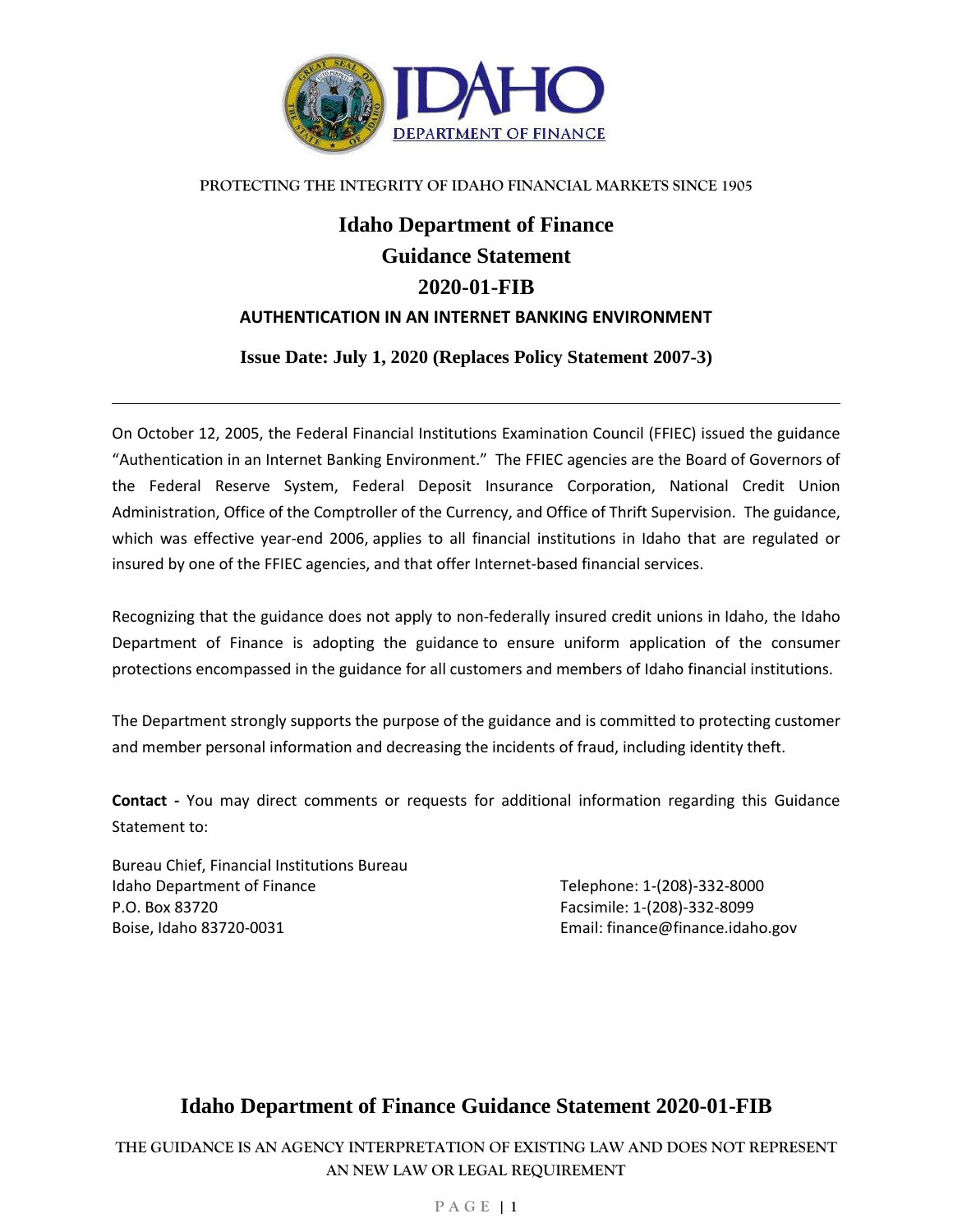# **Authentication in an Internet Banking Environment**

#### **Purpose**

On August 8, 2001, the FFIEC agencies<sup>1</sup> (agencies) issued guidance entitled Authentication in an Electronic *Banking Environment* (2001 Guidance). The 2001 Guidance focused on risk management controls necessary to authenticate the identity of retail and commercial customers accessing Internet-based financial services. Since 2001, there have been significant legal and technological changes with respect to the protection of customer information;<sup>2</sup> increasing incidents of fraud, including identity theft; and the introduction of improved authentication technologies. This updated guidance replaces the 2001 Guidance and specifically addresses why financial institutions regulated by the agencies should conduct risk-based assessments, evaluate customer awareness programs, and develop security measures to reliably authenticate customers remotely accessing their Internet-based financial services.

This guidance applies to both retail and commercial customers and does not endorse any particular technology. Financial institutions should use this guidance when evaluating and implementing authentication systems and practices whether they are provided internally or by a service provider. Although this guidance is focused on the risks and risk management techniques associated with the Internet delivery channel, the principles are applicable to all forms of electronic banking activities.

#### **Summary of Key Points**

\_\_\_\_\_\_\_\_\_\_\_\_\_\_\_\_\_\_\_\_\_\_\_\_\_

The agencies consider single-factor authentication, as the only control mechanism, to be inadequate for high-risk transactions involving access to customer information or the movement of funds to other parties. Financial institutions offering Internet-based products and services to their customers should use effective methods to authenticate the identity of customers using those products and services. The authentication techniques employed by the financial institution should be appropriate to the risks associated with those products and services. Account fraud and identity theft are frequently the result of single-factor (e.g., ID/password) authentication exploitation. Where risk assessments indicate that the use of

 $^{1}$  Board of Governors of the Federal Reserve System, Federal Deposit Insurance Corporation, National Credit Union Administration, Office of the Comptroller of the Currency, and Office of Thrift Supervision.

 $2^{2}$  Customer information means any record containing nonpublic personal information as defined in the Interagency Guidelines Establishing Information Security Standards at section I.C.2. 12 CFR Part 30, app. B (OCC); 12 CFR Part 208, app. D-2 and Part 225, app. F (FRB); 12 CFR Part 364, app. B (FDIC); 12 CFR Part 570, app. B (OTS); and 12 CFR Part 748, app. A (NCUA).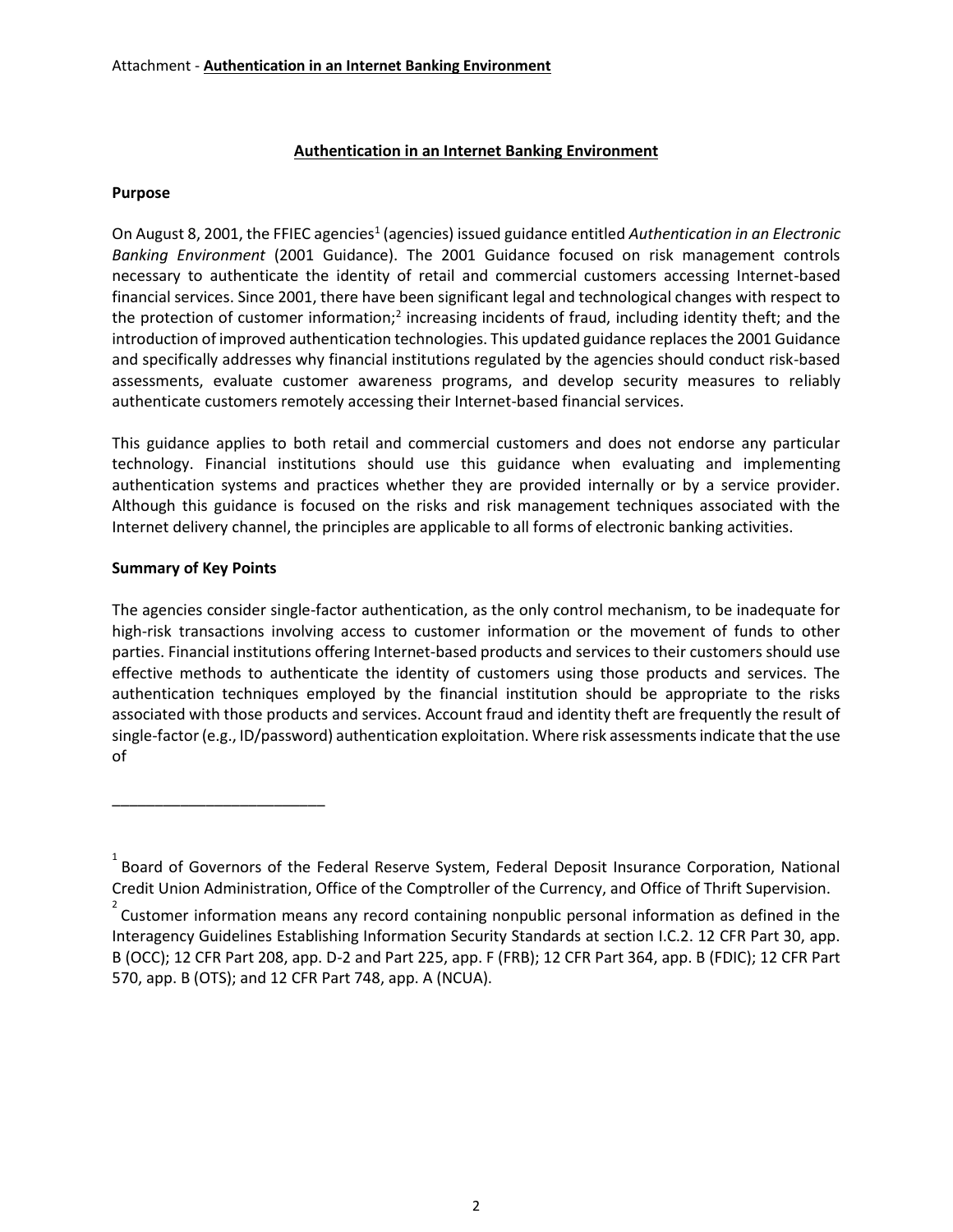single-factor authentication is inadequate, financial institutions should implement multifactor authentication, layered security, or other controls reasonably calculated to mitigate those risks.

Consistent with the *FFIEC Information Technology Examination Handbook*, Information Security Booklet, December 2002, financial institutions should periodically:

- Ensure that their information security program:
	- Identifies and assesses the risks associated with Internet-based products and services,
	- Identifies risk mitigation actions, including appropriate authentication strength, and
	- Measures and evaluates customer awareness efforts;
- Adjust, as appropriate, their information security program in light of any relevant changes in technology, the sensitivity of its customer information, and internal or external threats to information; and
- Implement appropriate risk mitigation strategies.

#### **Background**

\_\_\_\_\_\_\_\_\_\_\_\_\_\_\_\_\_\_\_\_\_\_\_\_\_

Financial institutions engaging in any form of Internet banking should have effective and reliable methods to authenticate customers. An effective authentication system is necessary for compliance with requirements to safeguard customer information,<sup>3</sup> to prevent money laundering and terrorist financing,<sup>4</sup> to reduce fraud, to inhibit identity theft, and to promote the legal enforceability of their electronic agreements and transactions. The risks of doing business with unauthorized or incorrectly identified persons in an Internet banking environment can result in financial loss and reputation damage through fraud, disclosure of customer information, corruption of data, or unenforceable agreements.

There are a variety of technologies and methodologies financial institutions can use to authenticate customers. These methods include the use of customer passwords, personal identification numbers (PINs), digital certificates using a public key infrastructure (PKI), physical devices such as smart cards, onetime passwords (OTPs), USB plug-ins or other types of "tokens", transaction profile scripts, biometric identification, and others. (The appendix to this guidance contains a more detailed discussion of authentication techniques.) The level of risk protection afforded by each of these techniques varies. The selection and use of authentication technologies and methods should depend upon the results of the financial institution's risk assessment process.

 $3$  The Interagency Guidelines Establishing Information Security Standards that implement section 501(b) of the Gramm–Leach–Bliley Act, 15 USC 6801, require banks and savings associations to safeguard the information of persons who obtain or have obtained a financial product or service to be used primarily for personal, family or household purposes, with whom the institution has a continuing relationship. Credit unions are subject to a similar rule.

 $^{4}$  The regulations implementing section 326 of the USA PATRIOT Act, 31 USC § 5318(I), require banks, savings associations and credit unions to verify the identity of customers opening new accounts. See 31 CFR 103.121; 12 CFR 21.21 (OCC); 12 CFR 563.177 (OTS); 12 CFR 326.8 (FDIC); 12 CFR 208.63 (state member banks), 12 CFR 211.5(m) (Edge or agreement corporation or any branch or subsidiary thereof), 12 CFR 211.24(j) (uninsured branch, an agency, or a representative office of a foreign financial institution operating in the United States (FRB); and 12 CFR Part 748.2 (NCUA).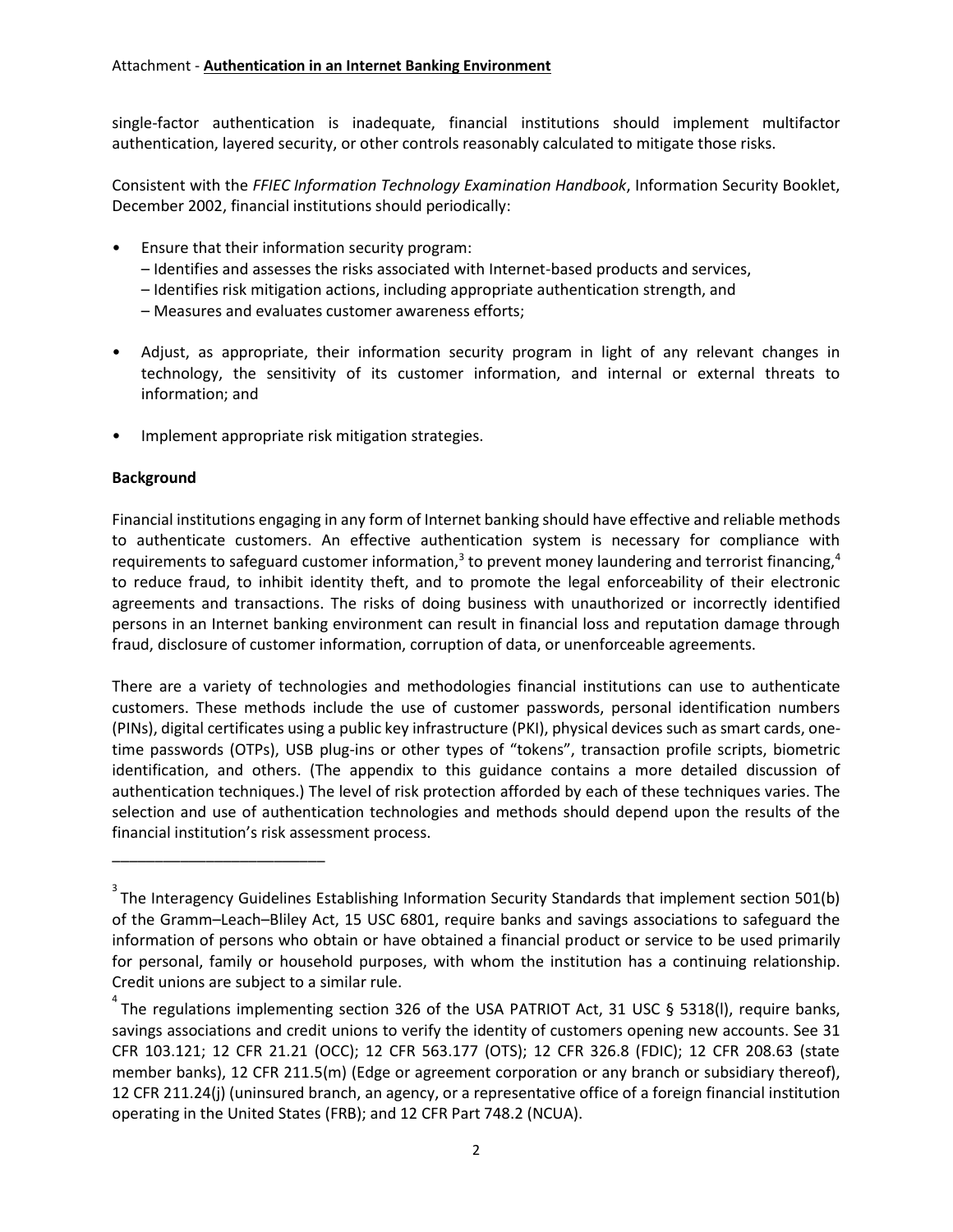Existing authentication methodologies involve three basic "factors":

- Something the user *knows* (e.g., password, PIN);
- Something the user *has* (e.g., ATM card, smart card); and
- Something the user *is* (e.g., biometric characteristic, such as a fingerprint).

Authentication methods that depend on more than one factor are more difficult to compromise than single-factor methods. Accordingly, properly designed and implemented multifactor authentication methods are more reliable and stronger fraud deterrents. For example, the use of a logon ID/password is single-factor authentication (i.e., something the user knows); whereas, an ATM transaction requires multifactor authentication: something the user possesses (i.e., the card) combined with something the user knows (i.e., PIN). A multifactor authentication methodology may also include "out–of–band"<sup>5</sup> controls for risk mitigation.

The success of a particular authentication method depends on more than the technology. It also depends on appropriate policies, procedures, and controls. An effective authentication method should have customer acceptance, reliable performance, scalability to accommodate growth, and interoperability with existing systems and future plans.

# **Risk Assessment**

\_\_\_\_\_\_\_\_\_\_\_\_\_\_\_\_\_\_\_\_\_\_\_\_\_

The implementation of appropriate authentication methodologies should start with an assessment of the risk posed by the institution's Internet banking systems. The risk should be evaluated in light of the type of customer (e.g., retail or commercial); the customer transactional capabilities (e.g., bill payment, wire transfer, loan origination); the sensitivity of customer information being communicated to both the institution and the customer; the ease of using the communication method; and the volume of transactions. Prior agency guidance has elaborated on this risk-based and "layered" approach to information security.<sup>6</sup>

An effective authentication program should be implemented to ensure that controls and authentication tools are appropriate for all of the financial institution's Internet-based products and services. Authentication processes should be designed to maximize interoperability and should be consistent with the financial institution's overall strategy for Internet banking and electronic commerce customer services. The level of authentication used by a financial institution in a particular application should be appropriate to the level of risk in that application.

A comprehensive approach to authentication requires development of, and adherence to, the institution's information security standards, integration of authentication processes within the

<sup>&</sup>lt;sup>5</sup> Out–of–band generally refers to additional steps or actions taken beyond the technology boundaries of a typical transaction. Callback (voice) verification, e-mail approval or notification, and cell–phone based challenge/ response processes are some examples.

<sup>&</sup>lt;sup>6</sup><br>FFIEC Information Technology Examination Handbook, Information Security Booklet, December 2002; *FFIEC Information Technology Examination Handbook,* E-Banking Booklet, August 2003.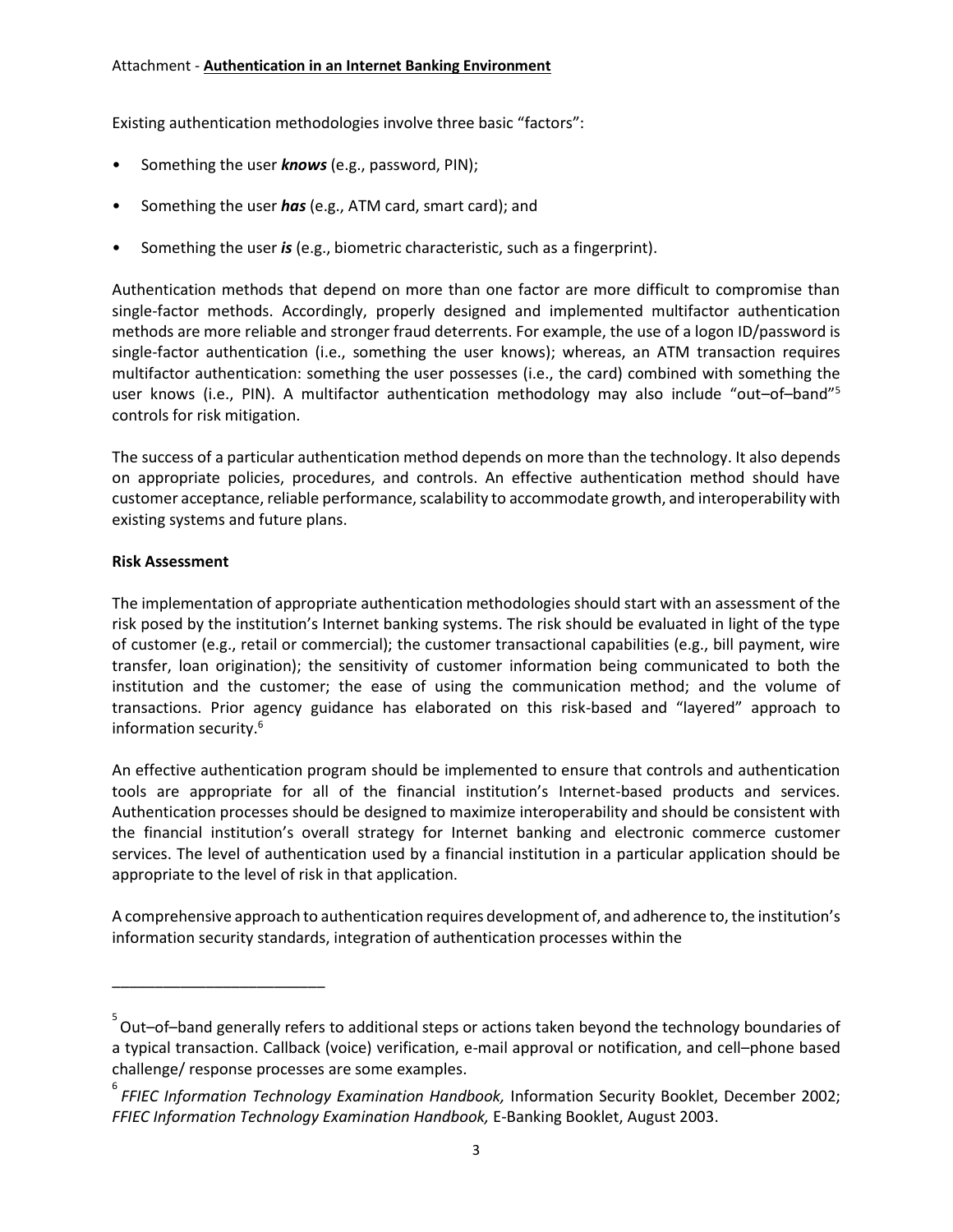#### Attachment - **Authentication in an Internet Banking Environment**

overall information security framework, risk assessments within lines of businesses supporting selection of authentication tools, and central authority for oversight and risk monitoring. This authentication process should be consistent with and support the financial institution's overall security and risk management programs.

The method of authentication used in a specific Internet application should be appropriate and reasonable, from a business perspective, in light of the reasonably foreseeable risks in that application. Because the standards for implementing a commercially reasonable system may change over time as technology and other procedures develop, financial institutions and technology service providers should develop an ongoing process to review authentication technology and ensure appropriate changes are implemented.

The agencies consider single-factor authentication, as the only control mechanism, to be inadequate for high-risk transactions involving access to customer information or the movement of funds to other parties. Single-factor authentication tools, including passwords and PINs, have been widely used for a variety of Internet banking and electronic commerce activities, including account inquiry, bill payment, and account aggregation. However, financial institutions should assess the adequacy of such authentication techniques in light of new or changing risks such as phishing, pharming,<sup>7</sup> malware,<sup>8</sup> and the evolving sophistication of compromise techniques. Where risk assessments indicate that the use of single-factor authentication is inadequate, financial institutions should implement multifactor authentication, layered security, or other controls reasonably calculated to mitigate those risks.

The risk assessment process should:

- Identify all transactions and levels of access associated with Internet-based customer products and services;
- Identify and assess the risk mitigation techniques, including authentication methodologies, employed for each transaction type and level of access; and
- Include the ability to gauge the effectiveness of risk mitigation techniques for current and changing risk factors for each transaction type and level of access.

# **Account Origination and Customer Verification**

\_\_\_\_\_\_\_\_\_\_\_\_\_\_\_\_\_\_\_\_\_\_\_\_\_

With the growth in electronic banking and commerce, financial institutions should use reliable methods of originating new customer accounts online. Moreover, customer identity verification during account origination is required by section 326 of the USA PATRIOT Act and is important in reducing the risk of identity theft, fraudulent account applications, and unenforceable account agreements or transactions. Potentially significant risks arise when a financial institution accepts new customers through the Internet or other electronic channels

 $\sigma$  Similar in nature to e-mail phishing, pharming seeks to obtain personal information by directing users to spoofed Web sites where their information is captured, usually from a legitimate–looking form.

<sup>&</sup>lt;sub>。</sub><br>Short for *malicious software,* such as software designed to capture and forward private information such as ID's, passwords, account numbers, and PINs.

because of the absence of the physical cues that financial institutions traditionally use to identify persons.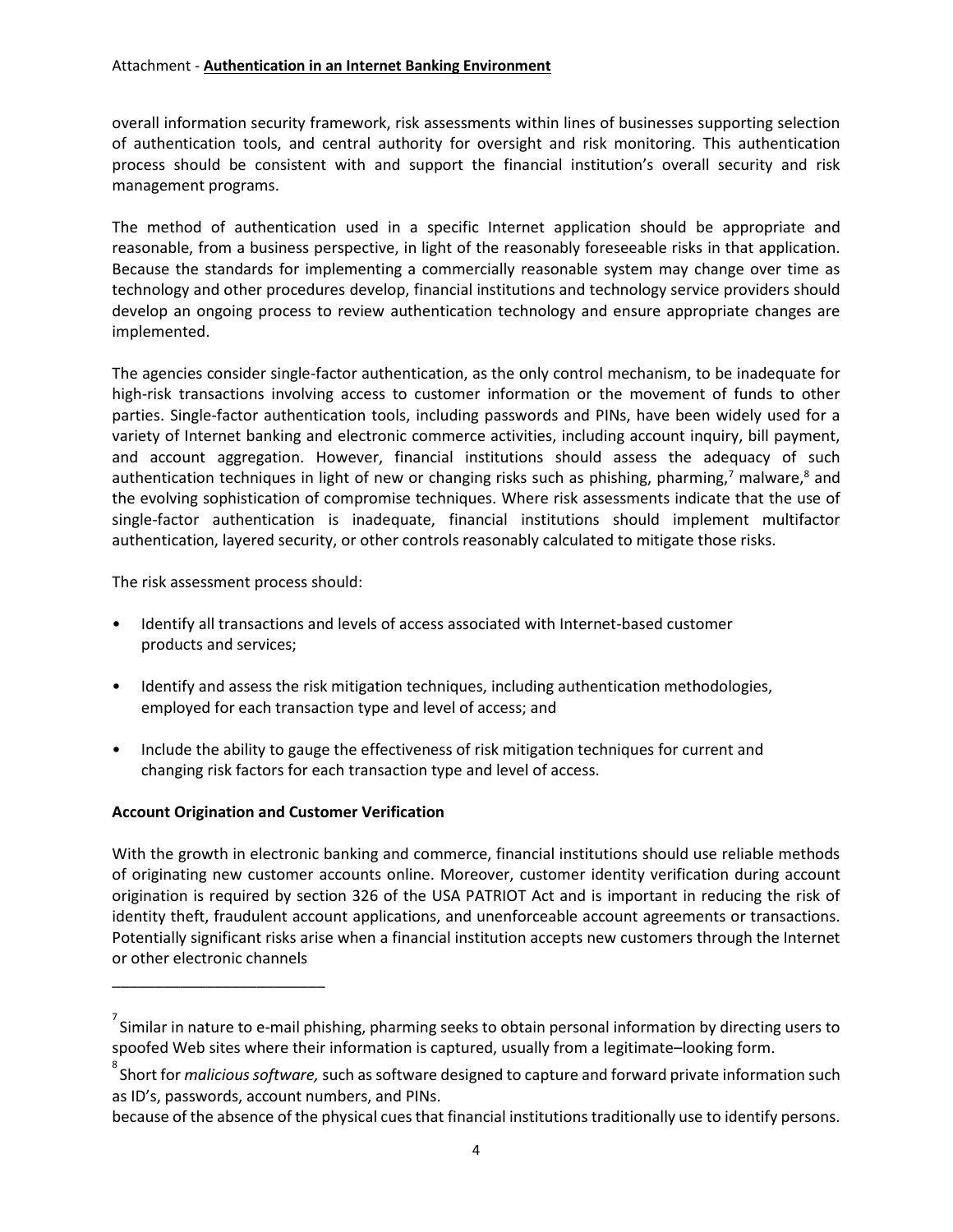One method to verify a customer's identity is a physical presentation of a proof of identity credential such as a driver's license. Similarly, to establish the validity of a business and the authority of persons to perform transactions on its behalf, financial institutions typically review articles of incorporation, business credit reports, board resolutions identifying officers and authorized signers, and other business credentials. However, in an Internet banking environment, reliance on these traditional forms of paperbased verification decreases substantially. Accordingly, financial institutions need to use reliable alternative methods. (The appendix to this guidance describes verification processes in more detail.)

# **Monitoring and Reporting**

Monitoring systems can determine if unauthorized access to computer systems and customer accounts has occurred. A sound authentication system should include audit features that can assist in the detection of fraud, money laundering, compromised passwords, or other unauthorized activities. The activation and maintenance of audit logs can help institutions to identify unauthorized activities, detect intrusions, reconstruct events, and promote employee and user accountability. In addition, financial institutions should report suspicious activities to appropriate regulatory and law enforcement agencies as required by the Bank Secrecy Act.<sup>9</sup>

Financial institutions should rely on multiple layers of control to prevent fraud and safeguard customer information. Much of this control is not based directly upon authentication. For example, a financial institution can analyze the activities of its customers to identify suspicious patterns. Financial institutions also can rely on other control methods, such as establishing transaction dollar limits that require manual intervention to exceed a preset limit.

Adequate reporting mechanisms are needed to promptly inform security administrators when users are no longer authorized to access a particular system and to permit the timely removal or suspension of user account access. Furthermore, if critical systems or processes are outsourced to third parties, management should ensure that the appropriate logging and monitoring procedures are in place and that suspected unauthorized activities are communicated to the institution in a timely manner. An independent party (e.g., internal or external auditor) should review activity reports documenting the security administrators' actions to provide the necessary checks and balances for managing system security.

#### **Customer Awareness**

\_\_\_\_\_\_\_\_\_\_\_\_\_\_\_\_\_\_\_\_\_\_\_\_\_

Financial institutions have made, and should continue to make, efforts to educate their customers. Because customer awareness is a key defense against fraud and identity theft,

<sup>。&</sup>lt;br>31 USC 5318; 12 CFR 21.11 (OCC); 12 CFR 563.180 (OTS); 12 CFR 353 (FDIC); 12 CFR 208.62 [state member ] banks]; 12 CFR 211.5 (k) [edge or agreement corporation, or any branch or subsidiary thereof]; 12 CFR 211.24 (f) [uninsured branch, an agency, or a representative office of a foreign financial institution operating in the United States]; 12 CFR 225.4 (f) [bank holding company or any non bank subsidiary thereof] (FRB); and 12 CFR Part 748.1 and Part 748.2 (NCUA).

financial institutions should evaluate their consumer education efforts to determine if additional steps are necessary. Management should implement a customer awareness program and periodically evaluate its effectiveness. Methods to evaluate a program's effectiveness include tracking the number of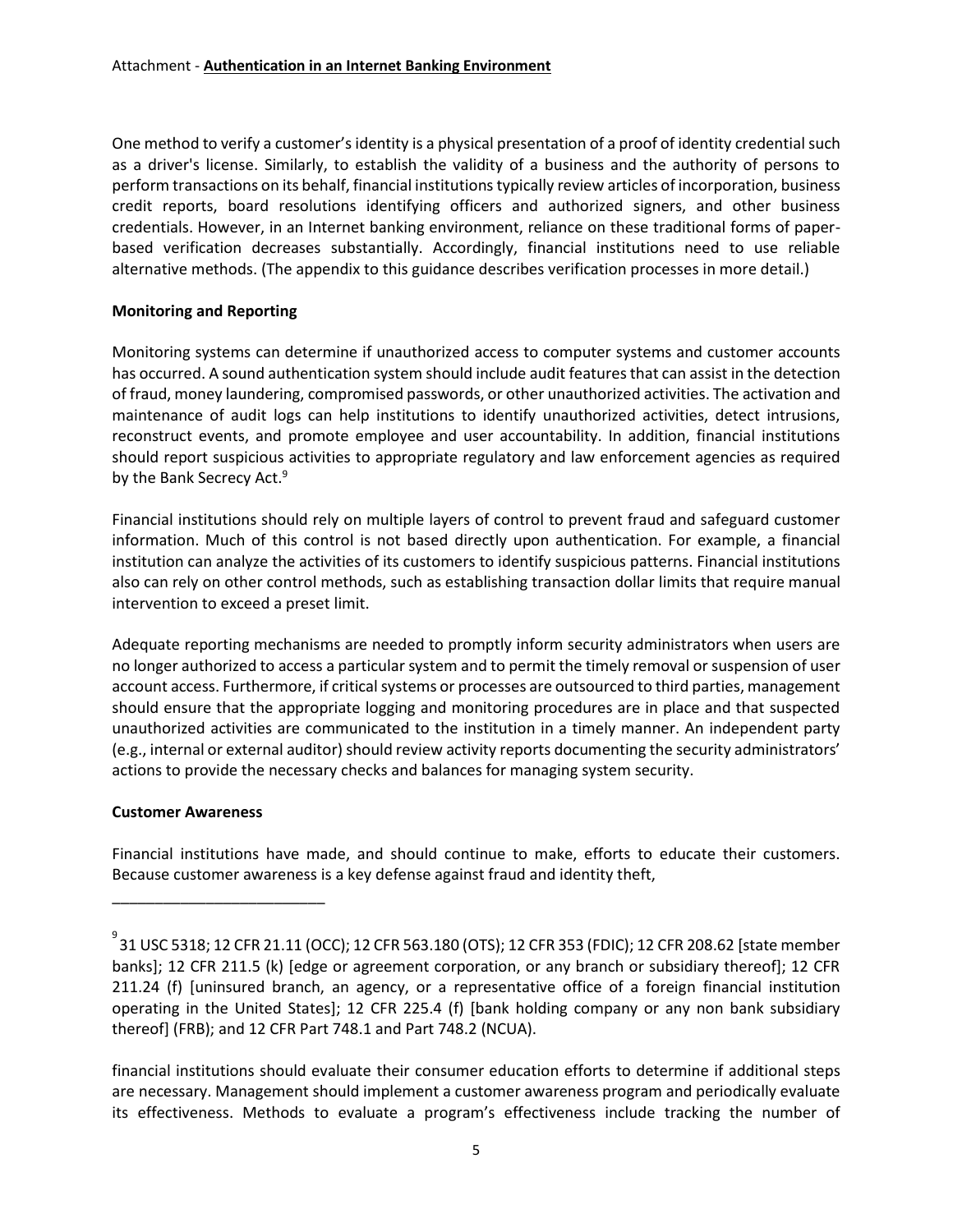customers who report fraudulent attempts to obtain their authentication credentials (e.g., ID/password), the number of clicks on information security links on Web sites, the number of statement stuffers or other direct mail communications, the dollar amount of losses relating to identity theft, etc.

# **Conclusion**

Financial institutions offering Internet-based products and services should have reliable and secure methods to authenticate their customers. The level of authentication used by the financial institution should be appropriate to the risks associated with those products and services. Financial institutions should conduct a risk assessment to identify the types and levels of risk associated with their Internet banking applications. Where risk assessments indicate that the use of single-factor authentication is inadequate, financial institutions should implement multifactor authentication, layered security, or other controls reasonably calculated to mitigate those risks. The agencies consider single-factor authentication, as the only control mechanism, to be inadequate in the case of high-risk transactions involving access to customer information or the movement of funds to other parties.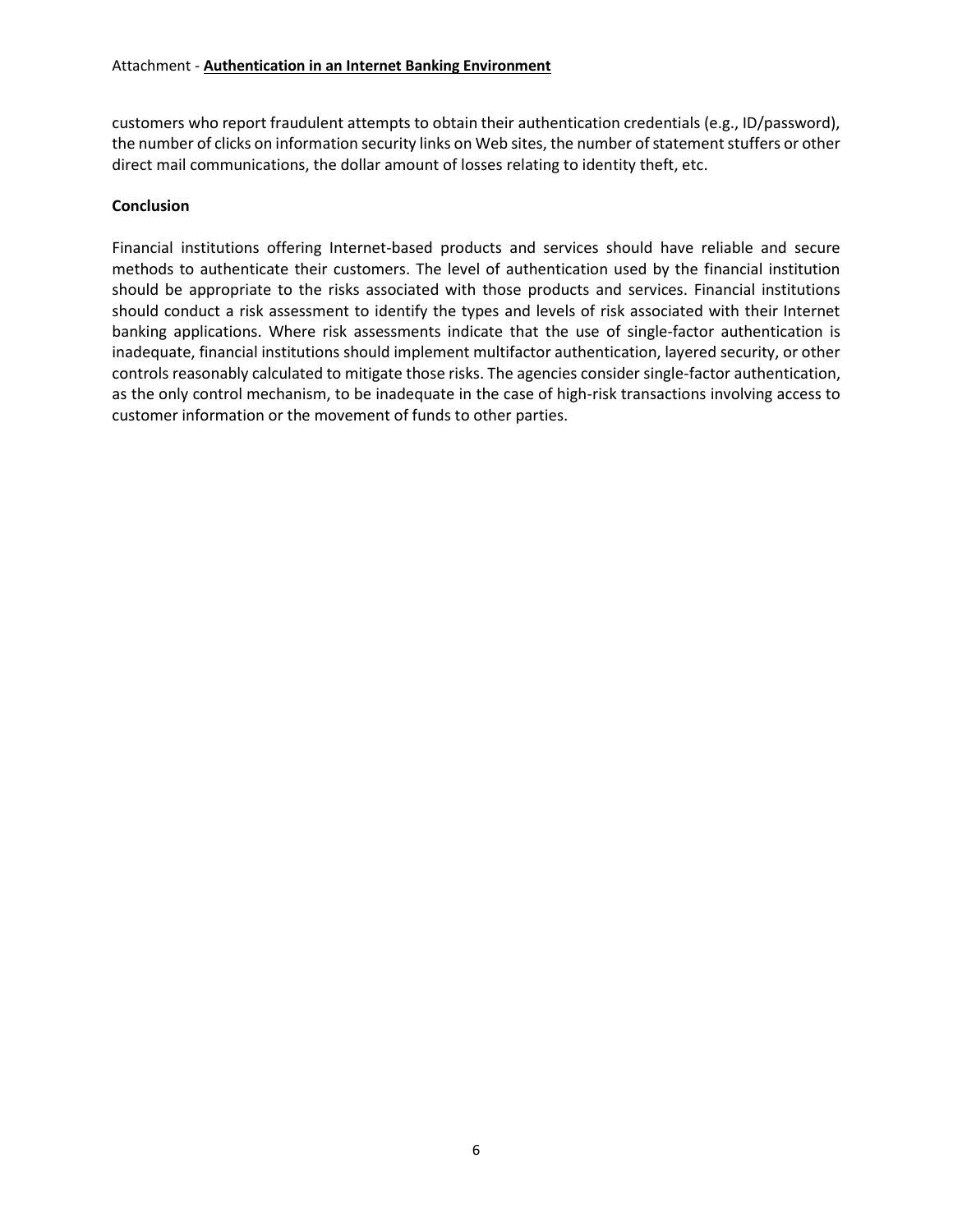# **Appendix<sup>10</sup>**

# **Background**

\_\_\_\_\_\_\_\_\_\_\_\_\_\_\_\_\_\_\_\_\_\_\_\_\_

The term *authentication*, as used in this guidance, describes the process of verifying the identity of a person or entity. Within the realm of electronic banking systems, the authentication process is one method used to control access to customer accounts and personal information. Authentication is typically dependent upon customers providing valid identification data followed by one or more authentication credentials (factors) to prove their identity.

Customer identifiers may be a bankcard for ATM usage, or some form of user ID for remote access. An authentication factor (e.g. PIN or password) is secret or unique information linked to a specific customer identifier that is used to verify that identity.

Generally, the way to authenticate customers is to have them present some sort of factor to prove their identity. Authentication factors include one or more of the following:

- *Something a person knows*—commonly a password or PIN. If the user types in the correct password or PIN, access is granted.
- *Something a person has*—most commonly a physical device referred to as a token. Tokens include self-contained devices that must be physically connected to a computer or devices that have a small screen where a one-time password (OTP) is displayed, which the user must enter to be authenticated.
- *Something a person is*—most commonly a physical characteristic, such as a fingerprint, voice pattern, hand geometry, or the pattern of veins in the user's eye. This type of authentication is referred to as "biometrics" and often requires the installation of specific hardware on the system to be accessed.

Authentication methodologies are numerous and range from simple to complex. The level of security provided varies based upon both the technique used and the manner in which it is deployed. Single-factor authentication involves the use of one factor to verify customer identity. The most common single-factor method is the use of a password. Two-factor authentication is most widely used with ATMs. To withdraw money from an ATM, the customer must present both an ATM card (*something the person ha*s) and a password or PIN (*something the person knows*). Multifactor authentication utilizes two or more factors to verify customer identity. Authentication methodologies based upon multiple factors can be more difficult to compromise and should be considered for high-risk situations. The effectiveness of a particular authentication technique is dependent upon the integrity of the selected product or process and the manner in which it is implemented and managed.

 $^{10}$  This Appendix is based upon the FDIC Study – "Putting an End to Account-Hijacking Identity Theft" (December 14, 2004) and the FDIC Study Supplement (June 17, 2005).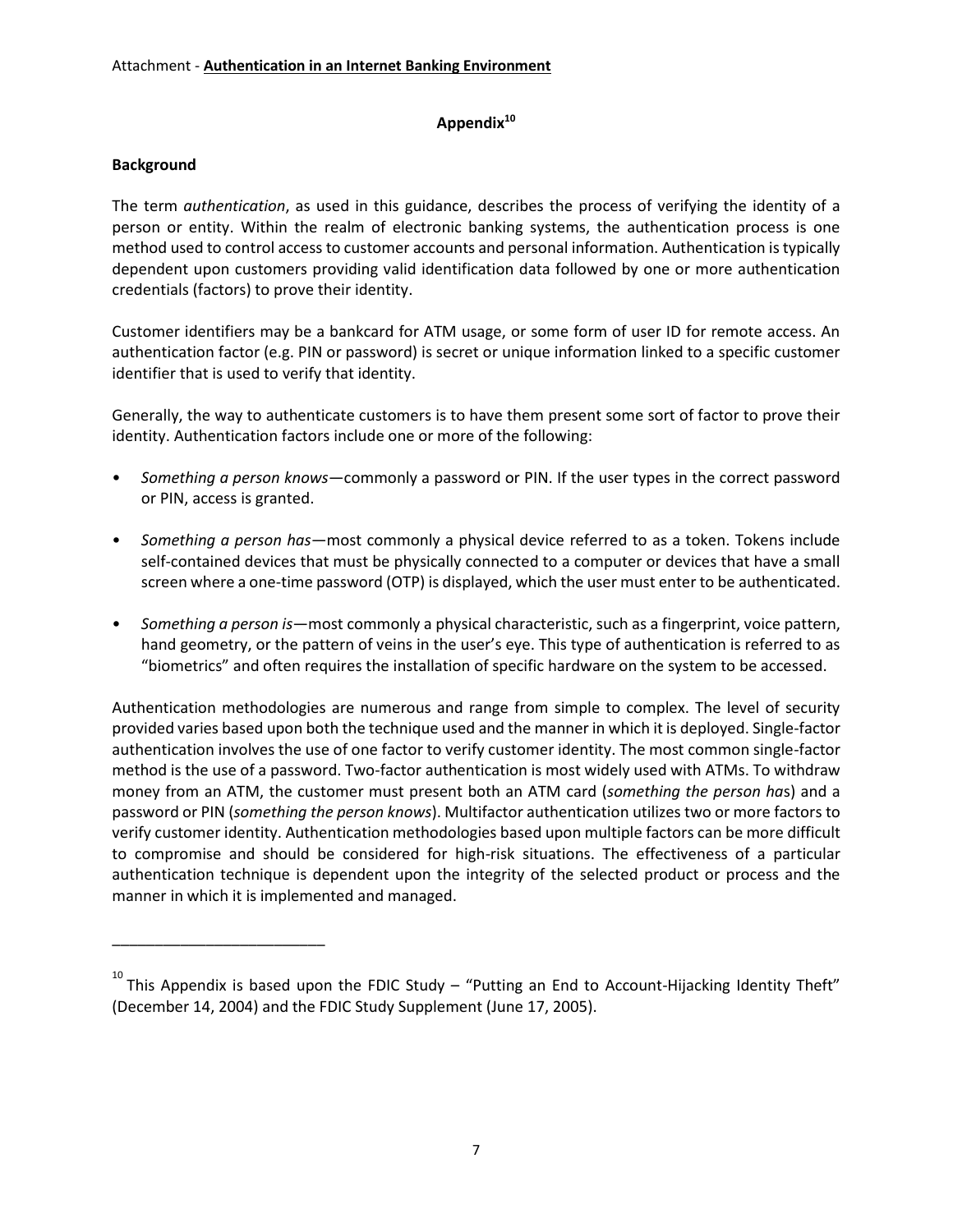#### **Authentication Techniques, Processes, and Methodologies**

Material provided in the following sections is for informational purposes only. The selection and use of any technique should be based upon the assessed risk associated with a particular electronic banking product or service.

# **Shared Secrets**

Shared secrets (*something a person knows)* are information elements that are known or shared by both the customer and the authenticating entity. Passwords and PINs are the best known shared secret techniques but some new and different types are now being used as well. Some additional examples are:

- Questions or queries that require specific customer knowledge to answer, e.g., the exact amount of the customer's monthly mortgage payment.
- Customer-selected images that must be identified or selected from a pool of images.

The customer's selection of a shared secret normally occurs during the initial enrollment process or via an offline ancillary process. Passwords or PIN values can be chosen, questions can be chosen and responses provided, and images may be uploaded or selected.

The security of shared secret processes can be enhanced with the requirement for periodic change. Shared secrets that never change are described as "static" and the risk of compromise increases over time. The use of multiple shared secrets also provides increased security because more than one secret must be known to authenticate.

Shared secrets can also be used to authenticate the institution's Web site to the customer. This is discussed in the Mutual Authentication section.

#### **Tokens**

Tokens are physical devices (*something the person has)* and may be part of a multifactor authentication scheme. Three types of tokens are discussed here: the USB token device, the smart card, and the password-generating token.

#### USB Token Device

The USB token device is typically the size of a house key. It plugs directly into a computer's USB port and therefore does not require the installation of any special hardware on the user's computer. Once the USB token is recognized, the customer is prompted to enter his or her password (the second authenticating factor) in order to gain access to the computer system.

USB tokens are one-piece, injection-molded devices. USB tokens are hard to duplicate and are tamper resistant; thus, they are a relatively secure vehicle for storing sensitive data and credentials. The device has the ability to store digital certificates that can be used in a public key infrastructure (PKI) environment.

The USB token is generally considered to be user-friendly. Its small size makes it easy for the user to carry and, as noted above, it plugs into an existing USB port; thus the need for additional hardware is eliminated.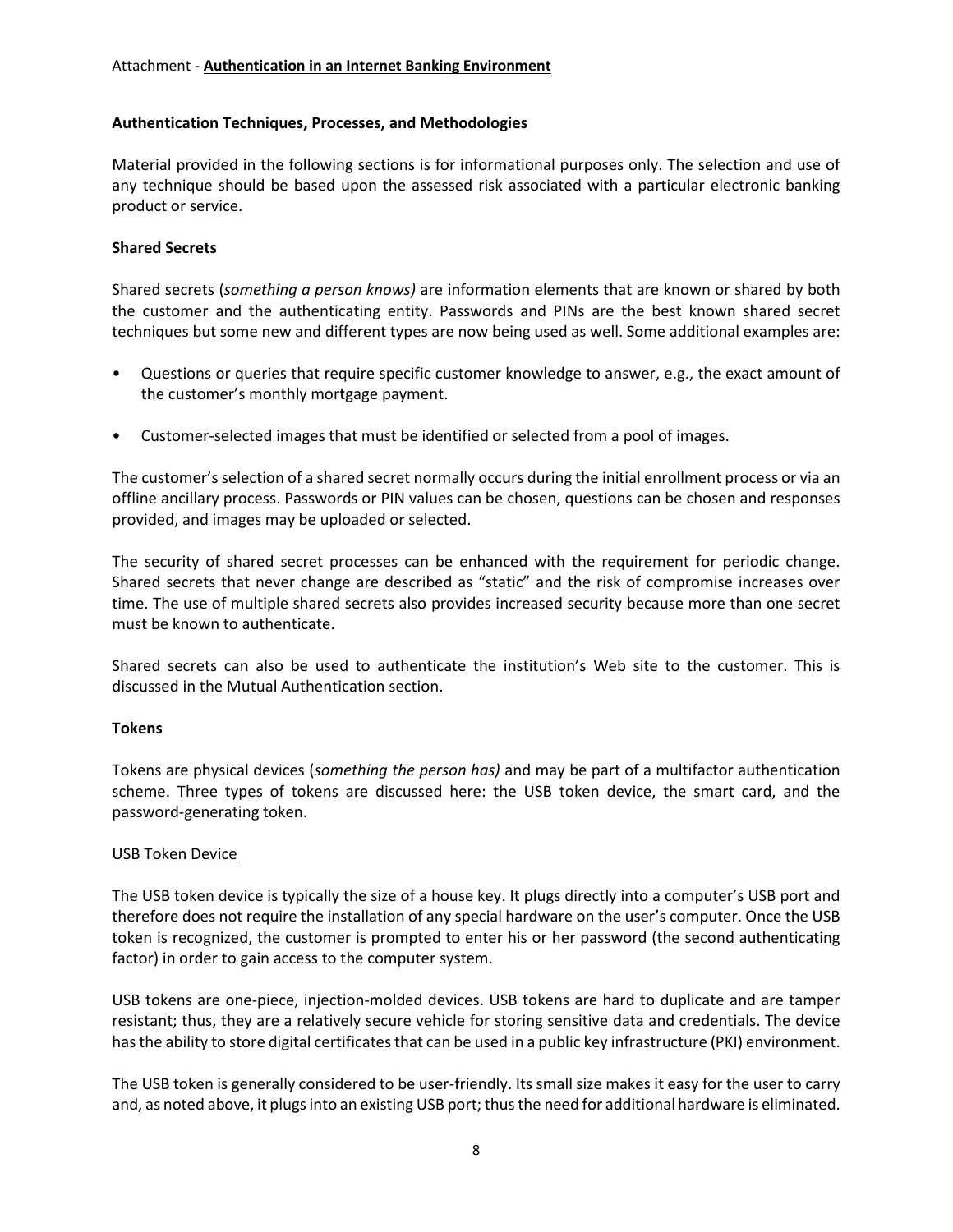# Smart Card

A smart card is the size of a credit card and contains a microprocessor that enables it to store and process data. Inclusion of the microprocessor enables software developers to use more robust authentication schemes. To be used, a smart card must be inserted into a compatible reader attached to the customer's computer. If the smart card is recognized as valid (first factor), the customer is prompted to enter his or her password (second factor) to complete the authentication process.

Smart cards are hard to duplicate and are tamper resistant; thus, they are a relatively secure vehicle for storing sensitive data and credentials. Smart cards are easy to carry and easy to use. Their primary disadvantage as a consumer authentication device is that they require the installation of a hardware reader and associated software drivers on the consumer's home computer.

#### Password-Generating Token

A password-generating token produces a unique pass-code, also known as a one-time password each time it is used. The token ensures that the same OTP is not used consecutively. The OTP is displayed on a small screen on the token. The customer first enters his or her user name and regular password (first factor), followed by the OTP generated by the token (second factor). The customer is authenticated if (1) the regular password matches and (2) the OTP generated by the token matches the password on the authentication server. A new OTP is typically generated every 60 seconds—in some systems, every 30 seconds. This very brief period is the life span of that password. OTP tokens generally last 4 to 5 years before they need to be replaced.

Password-generating tokens are secure because of the time-sensitive, synchronized nature of the authentication. The randomness, unpredictability, and uniqueness of the OTPs substantially increase the difficulty of a cyber thief capturing and using OTPs gained from keyboard logging.

#### **Biometrics**

Biometric technologies identify or authenticate the identity of a living person on the basis of a physiological or physical characteristic (*something a person is*). Physiological characteristics include fingerprints, iris configuration, and facial structure. Physical characteristics include, for example, the rate and flow of movements, such as the pattern of data entry on a computer keyboard. The process of introducing people into a biometrics-based system is called "enrollment." In enrollment, samples of data are taken from one or more physiological or physical characteristics; the samples are converted into a mathematical model, or template; and the template is registered into a database on which a software application can perform analysis.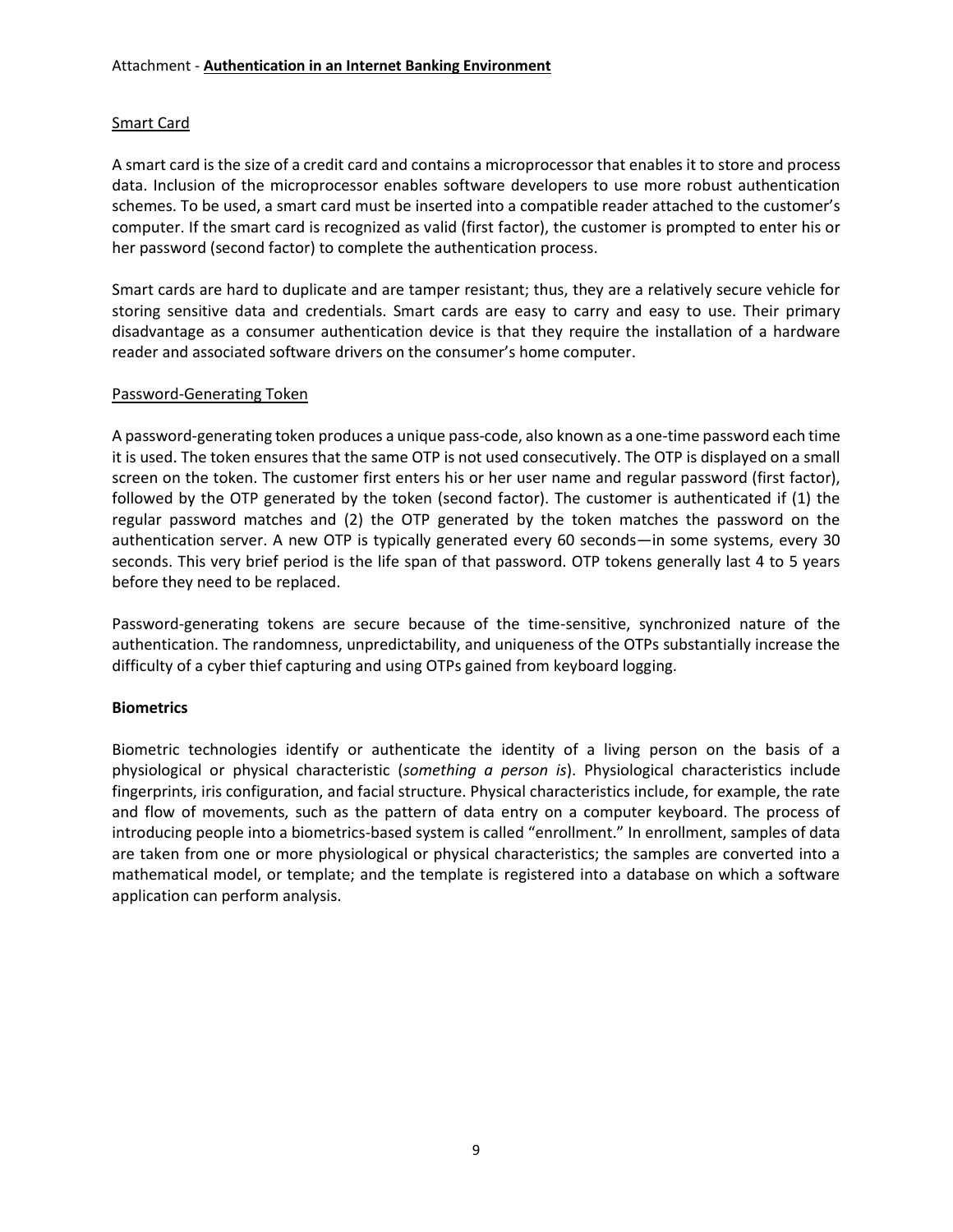Once enrolled, customers interact with the live-scan process of the biometrics technology. The live scan is used to identify and authenticate the customer. The results of a live scan, such as a fingerprint, are compared with the registered templates stored in the system. If there is a match, the customer is authenticated and granted access.

Biometric identifiers are most commonly used as part of a multifactor authentication system, combined with a password (*something a person know*s) or a token (*something a person has*).

Various biometric techniques and identifiers are being developed and tested, these include:

- fingerprint recognition;
- face recognition;
- voice recognition;
- keystroke recognition;
- handwriting recognition;
- finger and hand geometry;
- retinal scan; and
- iris scan.

Two biometric techniques that are increasingly gaining acceptance are fingerprint recognition and face recognition.

#### Fingerprint Recognition

\_\_\_\_\_\_\_\_\_\_\_\_\_\_\_\_\_\_\_\_\_\_\_\_\_\_

Fingerprint recognition technologies analyze global pattern schemata on the fingerprint, along with small unique marks known as minutiae, which are the ridge endings and bifurcations or branches in the fingerprint ridges. The data extracted from fingerprints are extremely dense and the density explains why fingerprints are a very reliable means of identification. Fingerprint recognition systems store only data describing the exact fingerprint minutiae; images of actual fingerprints are not retained. Fingerprint scanners may be built into computer keyboards or pointing devices (mice), or may be stand-alone scanning devices attached to a computer.

Fingerprints are unique and complex enough to provide a robust template for authentication. Using multiple fingerprints from the same individual affords a greater degree of accuracy. Fingerprint identification technologies are among the most mature and accurate of the various biometric methods of identification.<sup>11</sup>

Although end users should have little trouble using a fingerprint-scanning device, special hardware and software must be installed on the user's computer. Fingerprint recognition implementation will vary according to the vendor and the degree of sophistication required. This technology is not portable since a scanning device needs to be installed on each participating user's computer. However, fingerprint biometrics is generally considered easier

<sup>&</sup>lt;sup>11</sup> Currently, some financial institutions, domestic and foreign, that use fingerprint recognition and other biometric technologies to authenticate ATM users, are eliminating the need for an ATM card and the expense of replacing lost or stolen cards.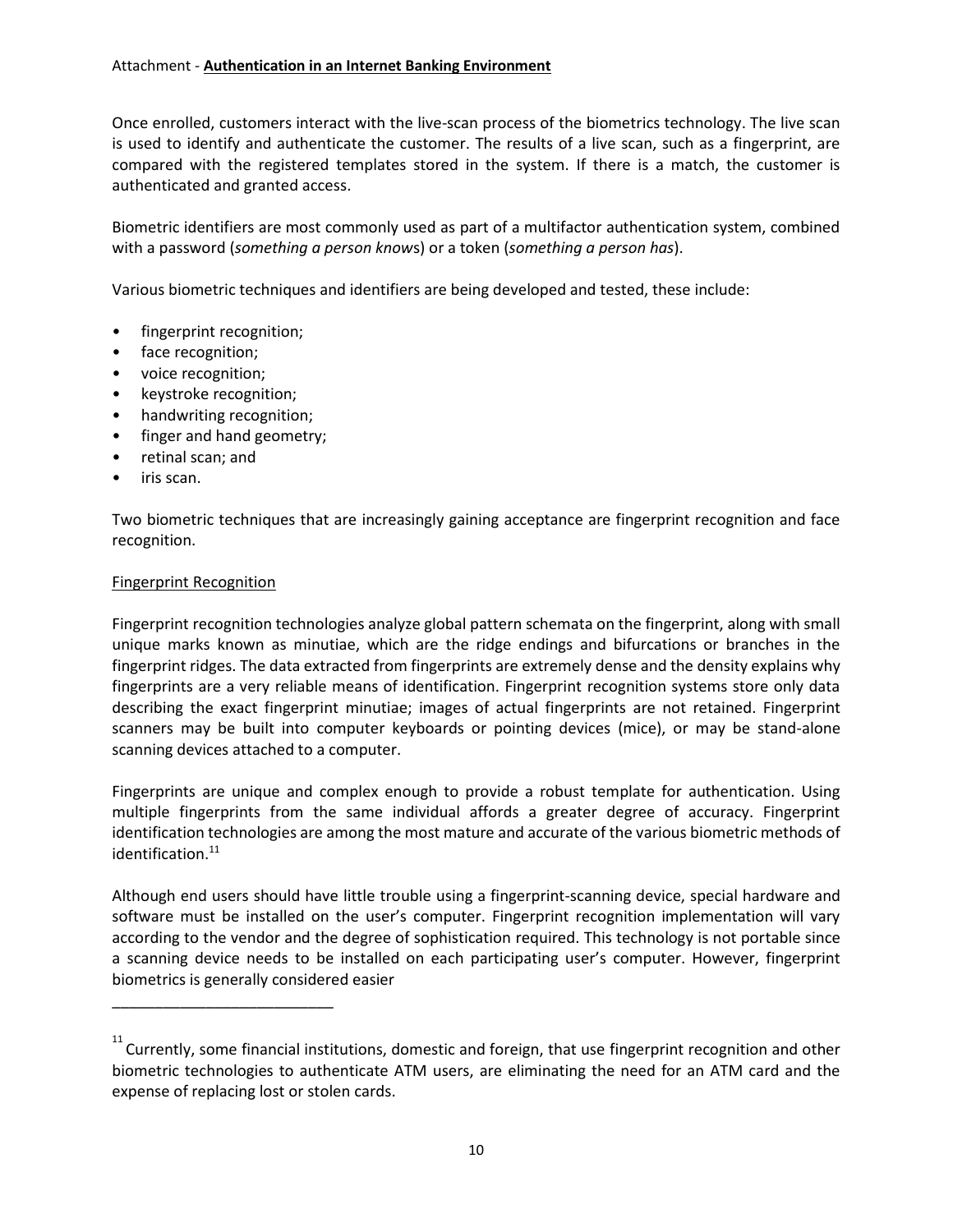to install and use than other, more complex technologies, such as iris scanning. Enrollment can be performed either at the financial institution's customer service center or remotely by the customer after he or she has received setup instructions and passwords. According to fingerprint technology vendors, there are several scenarios for remote enrollment that provide adequate security, but for large-dollar transaction accounts, the institution should consider requiring that customers appear in person.

# Face Recognition

Most face recognition systems focus on specific features on the face and make a two-dimensional map of the face. Newer systems make three-dimensional maps. The systems capture facial images from video cameras and generate templates that are stored and used for comparisons. Face recognition is a fairly young technology compared with other biometrics like fingerprints.

Facial scans are only as good as the environment in which they are collected. The so-called "mug shot" environment is ideal. The best scans are produced under controlled conditions with proper lighting and proper placement of the video device. As part of a highly sensitive security environment, there may be several cameras collecting image data from different angles, producing a more exact scan. Certain facial scanning applications also include tests for liveness, such as blinking eyes. Testing for liveness reduces the chance that the person requesting access is using a photograph of an authorized individual.

# **Non-Hardware-Based One-Time-Password Scratch Card**

Scratch cards (*something a person has*) are less-expensive, "low-tech" versions of the OTP generating tokens discussed previously. The card, similar to a bingo card or map location look-up, usually contains numbers and letters arranged in a row-and-column format, i.e., a grid. The size of the card determines the number of cells in the grid.

Used in a multifactor authentication process, the customer first enters his or her user name and password in the established manner. Assuming the information is input correctly, the customer will then be asked to input, as a second authentication factor, the characters contained in a randomly chosen cell in the grid. The customer will respond by typing in the data contained in the grid cell element that corresponds to the challenge coordinates.

Conventional OTP hardware tokens rely on electronics that can fail through physical abuse or defects, but placing the grid on a wallet-sized plastic card makes it durable and easy to carry. This type of authentication requires no training and, if the card is lost, replacement is relatively easy and inexpensive.

# **Out-of-Band Authentication**

Out-of-band authentication includes any technique that allows the identity of the individual originating a transaction to be verified through a channel different from the one the customer is using to initiate the transaction. This type of layered authentication has been used in the commercial banking/brokerage business for many years. For example, funds transfer requests,

purchase authorizations, or other monetary transactions are sent to the financial institution by the customer either by telephone or by fax. After the institution receives the request, a telephone call is usually made to another party within the company (if a business-generated transaction) or back to the originating individual. The telephoned party is asked for a predetermined word, phrase, or number that verifies that the transaction was legitimate and confirms the dollar amount. This layering approach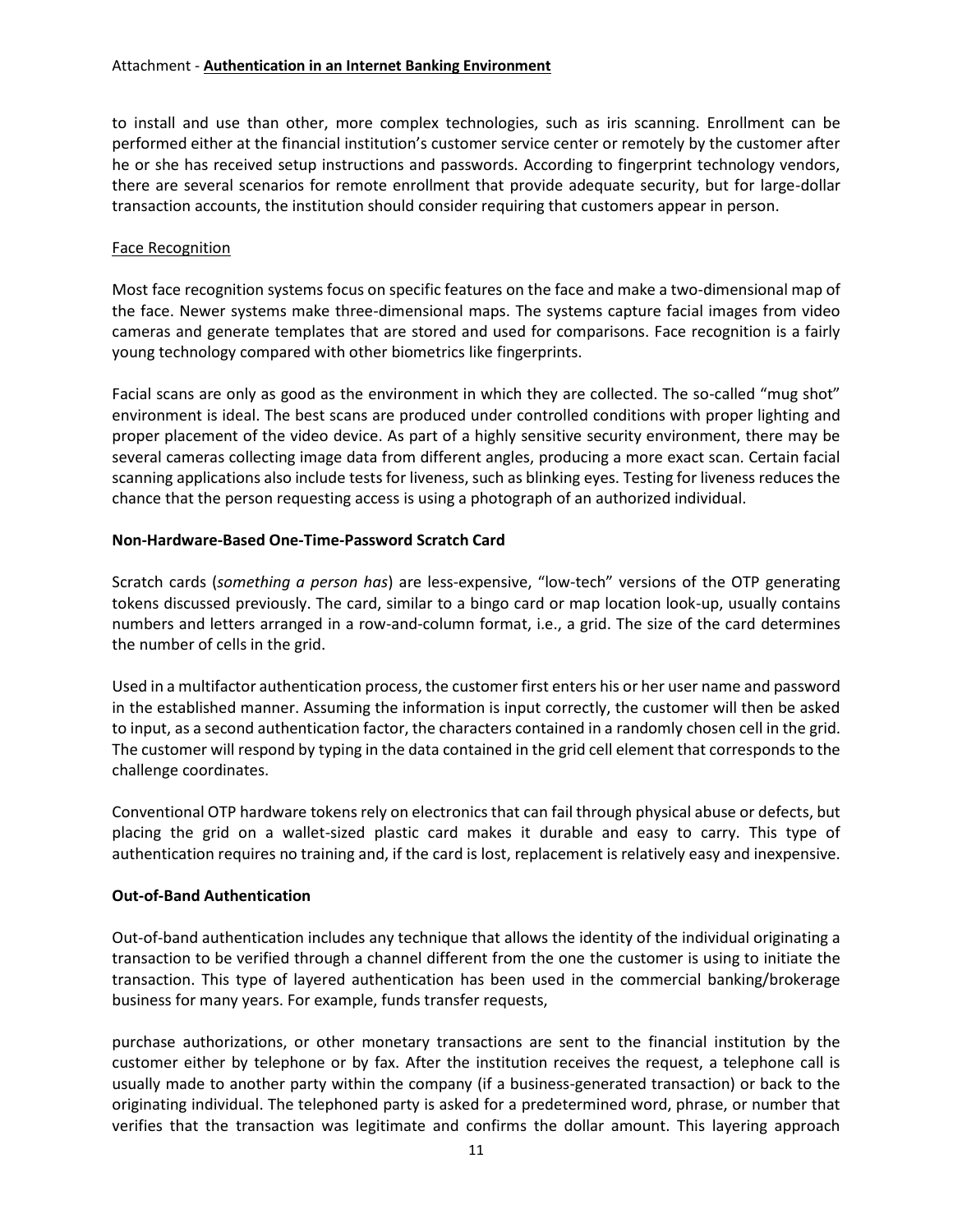precludes unauthorized transactions and identifies dollar amount errors, such as when a \$1,000.00 order was intended but the decimal point was misplaced and the amount came back as \$100,000.00.

In today's environment, the methods of origination and authentication are more varied. For example, when a customer initiates an online transaction, a computer or network-based server can generate a telephone call, an e-mail, or a text message. When the proper response (a verbal confirmation or an accepted-transaction affirmation) is received, the transaction is consummated.

### **Internet Protocol Address (IPA) Location and Geo-Location**

One technique to filter an online transaction is to know who is assigned to the requesting Internet Protocol Address. Each computer on the Internet has an IPA, which is assigned either by an Internet Service Provider or as part of the user's network. If all users were issued a unique IPA that was constantly maintained on an official register, authentication by IPA would simply be a matter of collecting IPAs and cross-referencing them to their owners. However, IPAs are not owned, may change frequently, and in some cases can be "spoofed." Additionally, there is no single source for associating an IPA with its current owner, and in some cases matching the two may be impossible.

Some vendors have begun offering software products that identify several data elements, including location, anonymous proxies, domain name, and other identifying attributes referred to as "IP Intelligence." The software analyzes this information in a real-time environment and checks it against multiple data sources and profiles to prevent unauthorized access. If the user's IPA and the profiled characteristics of past sessions match information stored for identification purposes, the user is authenticated. In some instances the software will detect out-of-character details of the access attempt and quickly conclude that the user should not be authenticated.

Geo-location technology is another technique to limit Internet users by determining where they are or, conversely, where they are not. Geo-location software inspects and analyzes the small bits of time required for Internet communications to move through the network. These electronic travel times are converted into cyberspace distances. After these cyberspace distances have been determined for a user, they are compared with cyberspace distances for known locations. If the comparison is considered reasonable, the user's location can be authenticated. If the distance is considered unreasonable or for some reason is not calculable, the user will not be authenticated.

IPA verification or geo-location may prove beneficial as one factor in a multifactor authentication strategy. However, since geo-location software currently produces usable results only for land-based or wired communications, it may not be suitable for some wireless networks that can also access the Internet such as cellular/digital telephones.

# **Mutual Authentication**

Mutual authentication is a process whereby customer identity is authenticated and the target Web site is authenticated to the customer. Currently, most financial institutions do not authenticate their Web sites to the customer before collecting sensitive information. One reason phishing attacks are successful is that unsuspecting customers cannot determine they are being directed to spoofed Web sites during the collection stage of an attack. The spoofed sites are so well constructed that casual users cannot tell they are not legitimate. Financial institutions can aid customers in differentiating legitimate sites from spoofed sites by authenticating their Web site to the customer.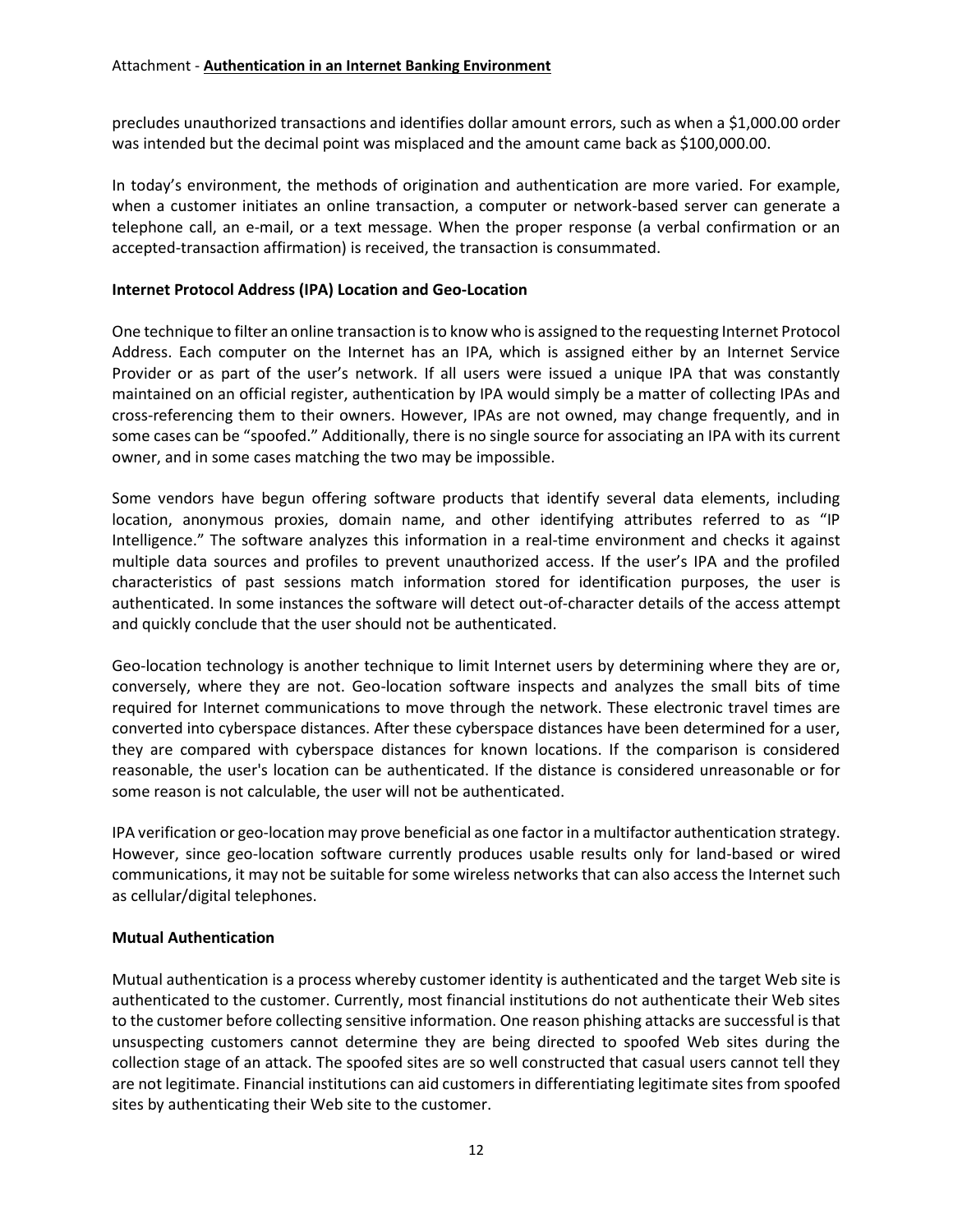Techniques for authenticating a Web site are varied. The use of digital certificates coupled with encrypted communications (e.g. Secure Socket Layer, or SSL) is one; the use of shared secrets such as digital images is another. Digital certificate authentication is generally considered one of the stronger authentication technologies, and mutual authentication provides a defense against phishing and similar attacks.

# **Customer Verification Techniques**

Customer verification is a related but separate process from that of authentication. Customer verification complements the authentication process and should occur during account origination. Verification of personal information may be achieved in three ways:

- *Positive verification* to ensure that material information provided by an applicant matches information available from trusted third party sources. More specifically, a financial institution can verify a potential customer's identity by comparing the applicant's answers to a series of detailed questions against information in a trusted database (e.g., a reliable credit report) to see if the information supplied by the applicant matches information in the database. As the questions become more specific and detailed, correct answers provide the financial institution with an increasing level of confidence that the applicant is who they say they are.
- *Logical verification* to ensure that information provided is logically consistent (e.g., do the telephone area code, ZIP code, and street address match).
- *Negative verification* to ensure that information provided has not previously been associated with fraudulent activity. For example, applicant information can be compared against fraud databases to determine whether any of the information is associated with known incidents of fraudulent behavior. In the case of commercial customers, however, the sole reliance on online electronic database comparison techniques is not adequate since certain documents (e.g., bylaws) needed to establish an individual's right to act on a company's behalf are not available from databases. Institutions still must rely on traditional forms of personal identification and document validation combined with electronic verification tools.